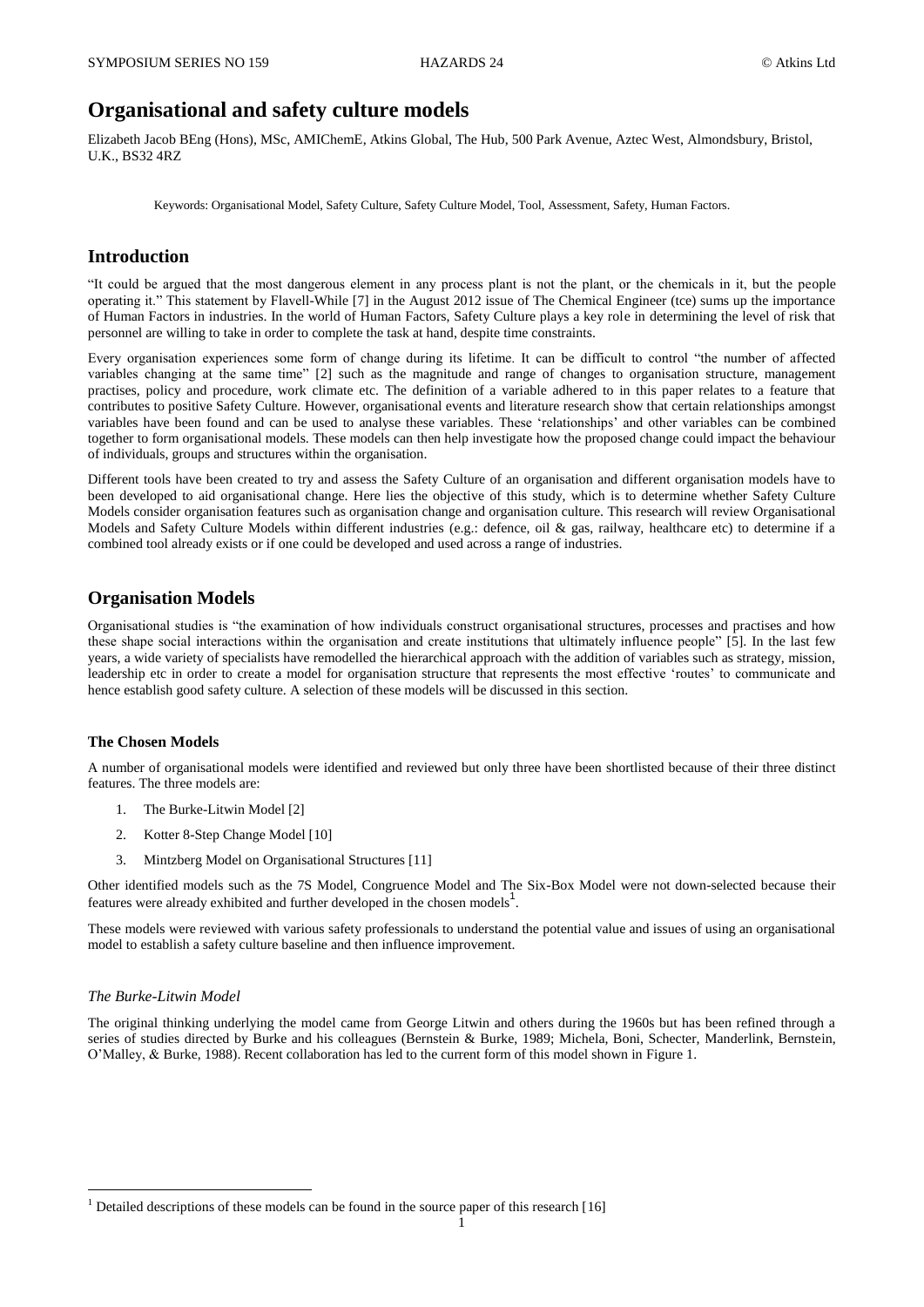

<span id="page-1-0"></span>Figure 1: The Burke-Litwin Causal Model of Organisational Performance and Change [\[2\]](#page-10-1)

This model was not created using a knowledge-to-practice direction, meaning that the model was not created based on the research and theory first and then combined with practice. With this model, W. Warner Burke and George H. Litwin wanted to link what they understood from practise to what was known from research and theory.

The model was constructed to serve as a guide for both organisational performance and planned organisational change. Two types of variables are incorporated within the model, which are Transformational and Transactional variables. These two types of variables collectively include the twelve variables shown in [Figure 1.](#page-1-0)

The Transformational variables include the External Environment, Mission and Strategy, Leadership, Organisational Culture and Individual and Organisational Performance (i.e. the grey and yellow boxes in [Figure 1\)](#page-1-0). Transformational "means areas in which alteration is likely caused by interaction with environmental forces and will require entirely new behaviour sets from organisational members" [\[2\]](#page-10-1). The organisation leaders directly initiate a majority of the organisational change. But these leaders can experience influence and direct forces from the organisation's external environment as well.

The Transactional variables include Structure, Management Practices, Systems (Policies and Procedures), Work Unit Climate, Task Requirements and Individual Skills, Motivation, Individual Needs and Values and Individual and Organisational Performance (i.e. the green and lowest grey box in [Figure 1\)](#page-1-0). Transactional means primary exchange of benefits, in other words, "you do this for me and I'll do that for you" [\[2\]](#page-10-1). This explains the relationship between these variables.

"The transformational variables have more 'weight' than the transactional variables" [\[2\]](#page-10-1) because transformational change, for example, change in leadership, affects the total system whereas transactional change, such as change in structure, may or may not affect the total system. The ranking order by which the greatest impact of change can be influenced by, is the external environment followed by the transformational variables and then the transactional variables.

#### *Kotter 8-Step Change Model*

Recognising that a change needs to be made in an organisation and knowing how to practically make that change are two different concepts. The Kotter 8-Step Change Model proposes a process of how a change can be integrated smoothly within an organisation.

There are many theories about how to 'do' change. Many originate with leadership and change management guru, John Kotter. A professor at Harvard Business School and world-renowned change expert, Kotter introduced his eight-step change process in his 1995 book, "Leading Change". Kotter [\[10\]](#page-10-3) eight-step process is shown in **[Figure 2](#page-2-0)**.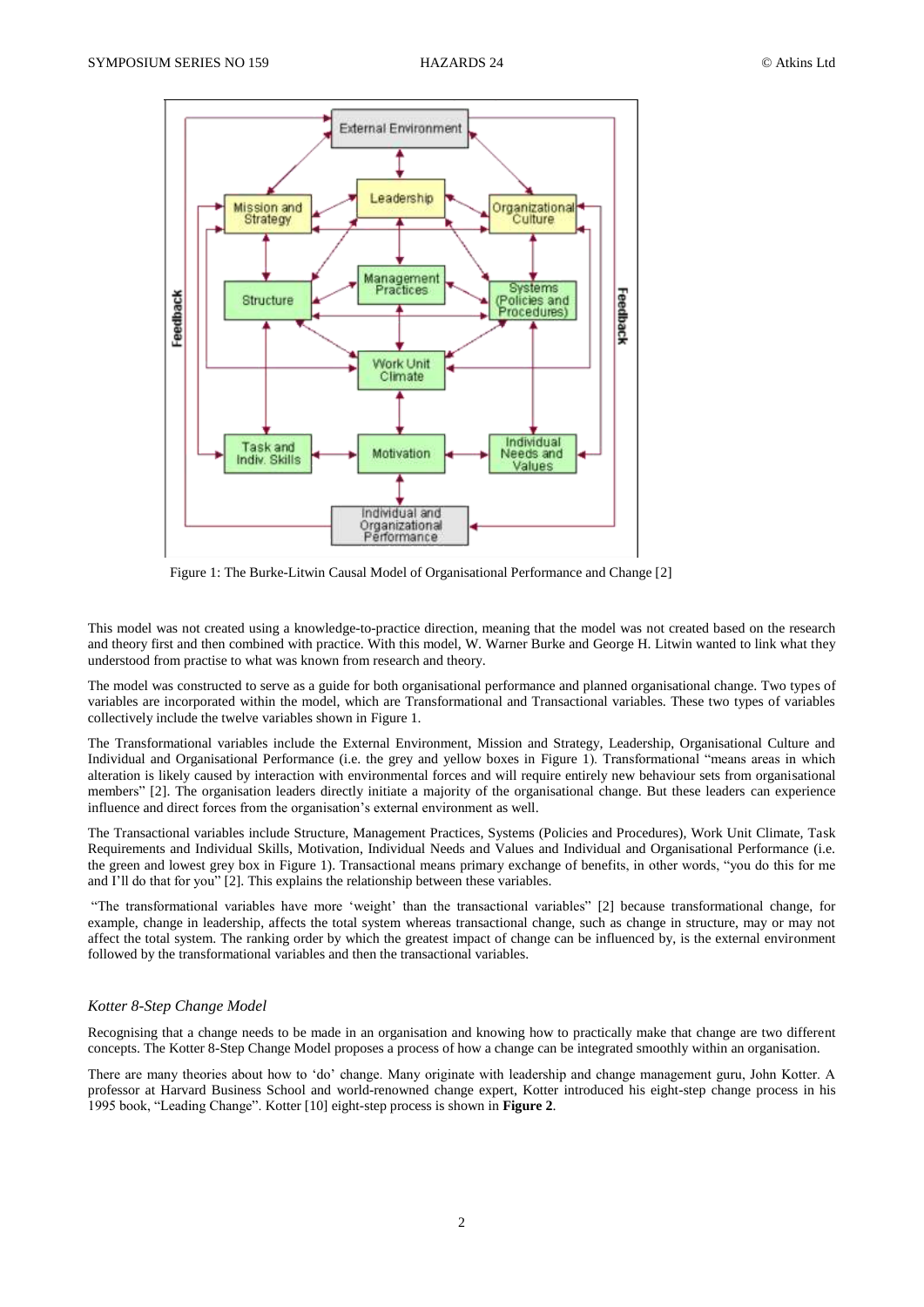

Figure 2: Kotter 8-Step Change Model

## <span id="page-2-0"></span>*Mintzberg Model on Organisational Structures*

According to management theorist Henry Mintzberg [\[11\]](#page-10-4), an "organisation's structure is formed of five parts: Strategic Apex, Middle Line, Operating Core, Support Staff and Techno Structure". These five parts are shown in **[Figure 3](#page-2-1)** and further explained in **[Table 1](#page-2-2)**. When these fit together, they combine to create organisations that can perform well. When they do not fit, the organisation is likely to experience severe problems.



<span id="page-2-1"></span>Figure 3: Mintzberg model of the ideal organisation [\[11\]](#page-10-4)

| Operating core       | Those who perform the basic work related directly to the production of products and                                                                                                    |  |  |
|----------------------|----------------------------------------------------------------------------------------------------------------------------------------------------------------------------------------|--|--|
|                      | services                                                                                                                                                                               |  |  |
| Strategic apex       | Charged with ensuring that the organisation serve its mission in an effective way,                                                                                                     |  |  |
|                      | and also that it serve the needs of those people who control or otherwise have power<br>over the organisation                                                                          |  |  |
| Middle-line managers | Form a chain joining the strategic apex to the operating core by the use of delegated<br>formal authority                                                                              |  |  |
| Technostructure      | The analysts who serve the organisation by affecting the work of others. They may<br>design it, plan it, change it, or train the people who do it, but they do not do it<br>themselves |  |  |
| Support staff        | Composed of specialised units that exist to provide support to the organisation<br>outside the operating work flow                                                                     |  |  |

<span id="page-2-2"></span>Table 1: Explanation of the five parts within the structure of the Mintzberg Model [\[11\]](#page-10-4)

Each of these five parts has a tendency to pull the organisation in a particular direction favourable to them as shown in [Figure 4.](#page-3-0)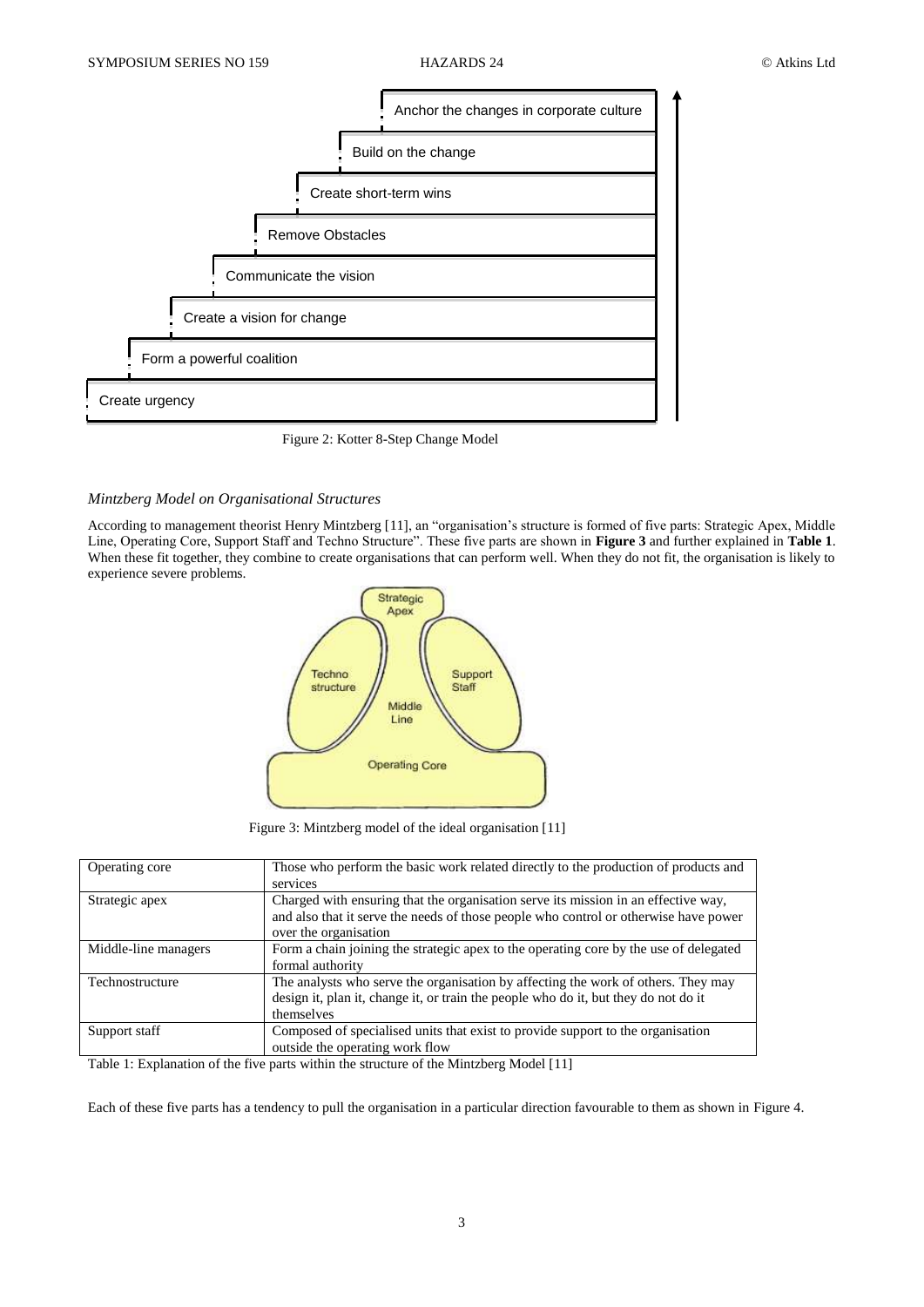

<span id="page-3-0"></span>Figure 4: The effect of various pressures on the model [\[11\]](#page-10-4)

#### *Conclusion*

The Burke-Litwin Model, Kotter 8-Step Change Model and the Mintzberg Model on Organisational Structures were shortlisted for the safety professional reviews because they each had something different to offer. The Burke-Litwin Model is a causal model that includes important variables needed to be considered within an organisation. The recognition of the importance of the external environment as a variable is a positive quality. The model is a causal model, which means that a change in one or more of the variables can impact the others differently. The Kotter 8-Step change model is more of a process that can be used to slowly integrate the proposed change within the organisation instead of forcing the change. A unique feature of the model is that it does not support a hierarchy approach, but good leadership and a strong coalition is needed for this model to be put into practise. The Minztberg model focuses on how the 'pressures' from the different parts of the organisation can pull the organisation apart and cause unexpected change. Acknowledging 'pressure' is a distinctive feature of this model and no other model researched showed this quality. These differing strengths of the three models could possibly aid safety culture assessment.

#### **The Safety Professional Reviews**

Semi structured interviews were chosen for their repeatable format that generates a level of similar data. This produces a repeatable format which offers a level of consistency between interviews which is important for information comparison. As these semi structures interviews were limited by the amount of time and people, the level of data gathered did not allow for statistical comparison. The purpose of the semi structured interviews with safety professionals was to determine the variables within an organisational model that they consider important to aid safety culture understanding and if any of these variables were present within any of the shortlisted models. The semi structured interviews involved the following professionals<sup>2</sup>:

- <span id="page-3-1"></span>Interview 1 - Ministry of Defence (MOD) Safety Engineer
- <span id="page-3-2"></span>Interview 2 - Atkins Safety Consultant.

1

- <span id="page-3-3"></span>Interview 3 - Safety and Environmental Management Specialist for Defence Equipment and Support (DE&S).
- <span id="page-3-4"></span>Interview 4 - Aerospace Safety Specialist from DE&S.
- <span id="page-3-5"></span>Interview 5 - An academic safety professional from the University of Aberdeen.

In general, all the interviews concluded that not all of the variables from the organisational models were ideal for assessing safety culture but each had something positive to offer. In relation to the models, the Burke-Litwin model suggests the 'External Environment' variable to be on the top of the model, but the safety professional reviews behind interviewee 1 – interviewee 4 agreed that it would be practical to move this variable to the side of the model and link it to the whole organisation.

Then it was agreed that recognising the 'main influential character' of an organisation was important because this character could easily impose a particular change. 'Influence' was unanimously agreed by all the safety professionals to be contributing factor to change and when analysing 'Influence'[, Figure 5](#page-4-0) shows how the influential diagram could be taken into consideration.

Interviewee [0](#page-3-1) showed interest in the Burke-Litwin and Minztberg Models. There was an agreement that the 'main influential character' was an important factor in the organisational structure and was not shown on any of the three models. An influential diagram shown i[n Figure 5](#page-4-0) was created, to show that 'Management' were the most influential throughout the whole organisation.

 $2$  Detailed information about the interviews can be found in the source paper of this research [\[16\]](#page-10-5).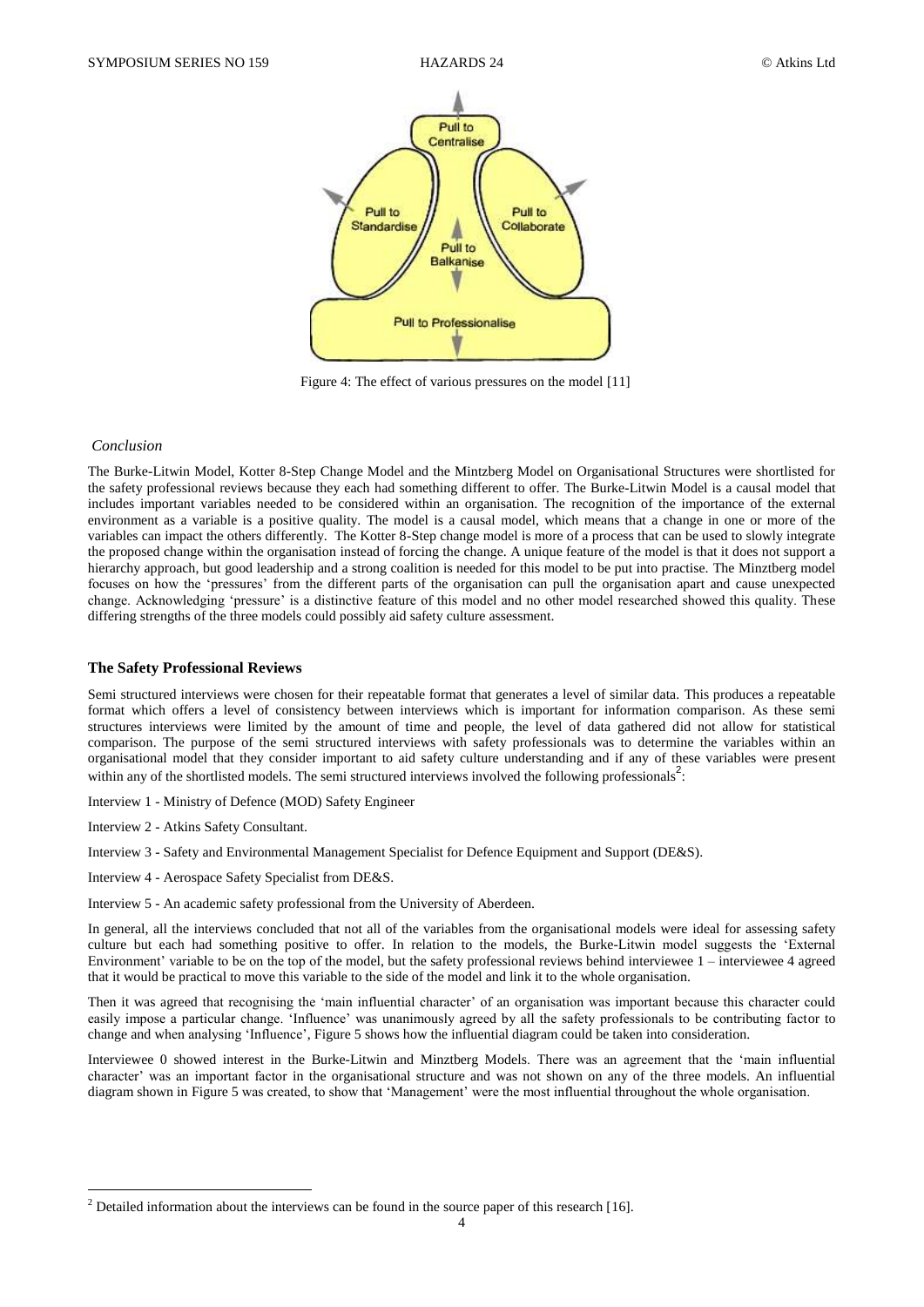

<span id="page-4-0"></span>Figure 5: The Influential Diagram

Interviewee [0](#page-3-2) showed interest towards the Minztberg Model [\(Figure 3\)](#page-2-1) as it could be applied to all industries. It was stated that the 'operating core' should focus on the work climate and they should truly understand all the risks involved in their jobs since they are at the forefront of risk. Regarding influence, the techno structure was stated to be the most influential because the organisation needs them as no one else can do their jobs as required. Overall, the Burke-Litwin combined with the Mintzberg model would create an ideal balance and then the Kotter 8-Step change model could be applied. But the Kotter model cannot be applied if the organisation structure is not 'perfect' or practical.

Interviewee [0](#page-3-3) was more inclined towards the Burke-Litwin and Kotter 8-Step change model. It was stated that some organisations tend to put "commercial first and safety second". If commercial pressure is applied, any change will be put in place as fast as possible and everyone would comply. Finding one main influencer in the organisation is not possible due to external pressures. This was the only safety professional that emphasised the 'external environment' as the main influential character.

Interviewe[e 0](#page-3-4) dismissed all the models because none of them supported the kind of change experienced by the organisation.

Interviewee [0](#page-3-5) was intrigued with the Mintzberg model and the effect of 'pressure' within an organisation. In relation to combining organisational model variables to assess safety culture measurement, the professional stated that scientists choose to have an idealistic view of the organisation instead of a practical view. Scientists assess safety climate at a point in time, but the fact that safety climate is not constant and might change the following week is not considered. The professional reviews behind interview [0](#page-3-4) and interview [0](#page-3-5) both concluded and agreed that when trying to implement change, it is necessary to thoroughly research on two questions; what is the main purpose of change? What are the long-term effects of this change? This is what is represented behind the variable of 'effective change'.

### **Findings**

All the safety professionals agreed that the Burke-Litwin model variables could be used to assess safety culture but variables such as "main influential character", "pressure" and "effective change" needed to be considered too. The variables from the organisation model assessment that are going to be used to assess the safety culture tools are  $3$ .

- 
- 2. Individual and Organisational Performance 9. External Environment
- 
- 4. Task and Individual Skills 11. Management
- 5. Organisational Culture 12. Work Climate
- 

1

- 7. Mission and Strategy 14. Pressure
- **Safety Culture**
- 1. Individual needs and values 8. Systems (Policies and procedures)
	-
- 3. Motivation 10. Main influential character
	-
	-
- 6. Structure 13. Effective Change
	-

"The safety culture of an organisation is the product of individual and group values, attitudes, perceptions, competencies and patterns of behaviour that determine the commitment to, and the style and proficiency of, an organisation's health and safety management" [\[13\]](#page-10-6). This is a definition that has been widely used and was developed by the Advisory Committee on the Safety of Nuclear Installations (ACSNI). A number of other definitions have been established but even though the definitions vary there is a general agreement that safety culture should be a "proactive stance to safety" [\[13\]](#page-10-6). The purpose of this section is to identify key variables that aid safety culture assessment.

<sup>&</sup>lt;sup>3</sup> Detailed descriptions of the variables can be found in the source paper of this research [\[16\]](#page-10-5)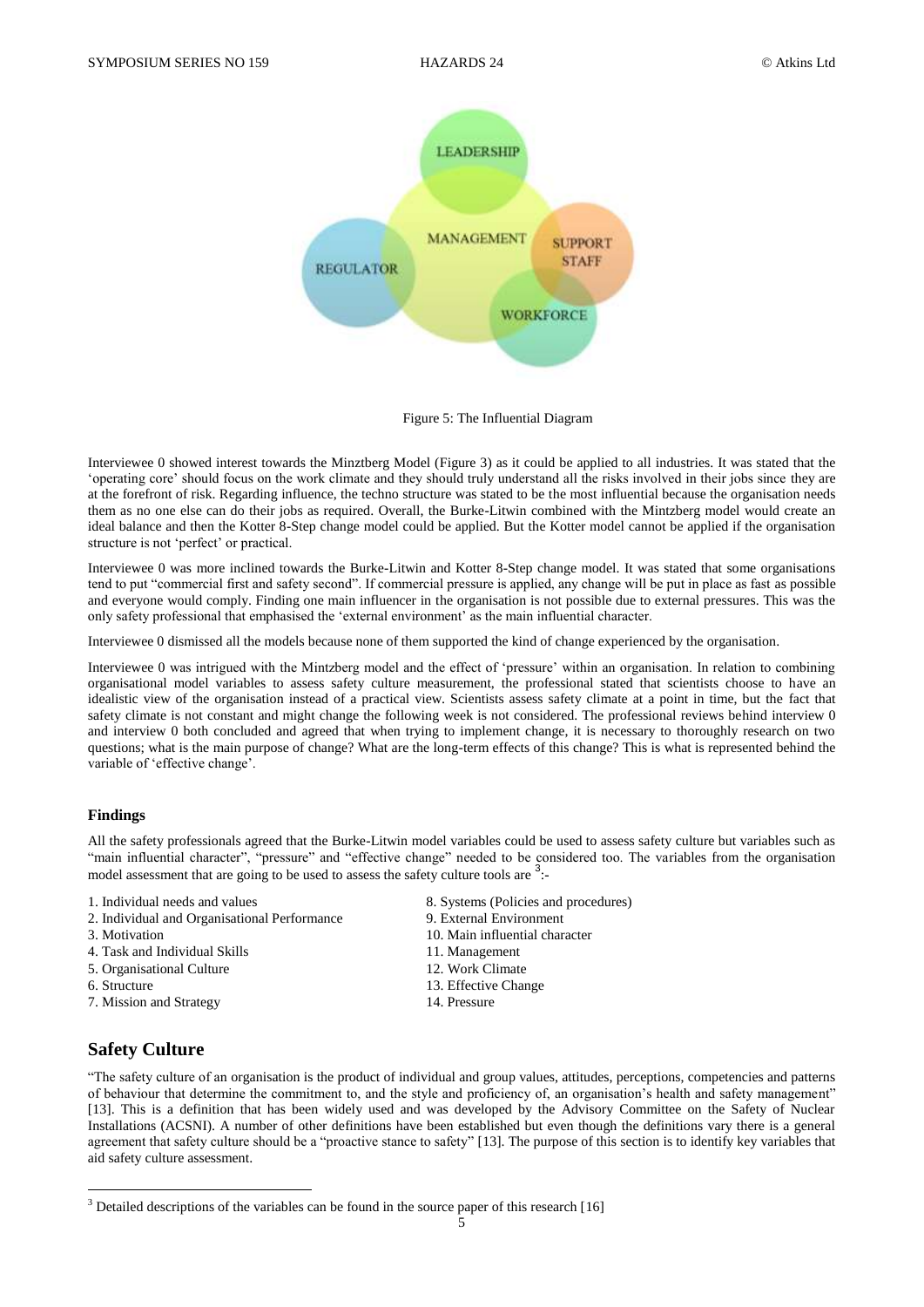#### **Safety Culture Variables**

In attempting to assess the Safety Culture of an organisation, a literature review was carried out to identify the variables that will aid safety culture assessment. The University of Aberdeen recommended a few literature papers which suggested Safety Culture Models and the papers used for this research are shown in the reference list. The variables shown below are those that were most popular during the literature review<sup>4</sup>:

- 1. Leadership
- 2. Management
- 3. Cohesive Culture
- 4. Rewards
- 5. Just Culture
- 6. Safety Archetypes<sup>5</sup>
- 7. Artefacts<sup>6</sup>
- 8. Risk
- 9. Beliefs
- 10. Safety Values
- 11. Behaviour
- 12. Attitudes
- 13. Training Programmes
- 14. Communication
- 15. Working Conditions

#### **Safety Culture Models**

Due to time constraints, the safety culture models and tools discussed in this section were limited. The purpose of this section was to review the suggested models and tools, and assess if any of the chosen models (i.e. The Burke-Litwin Model, Kotter 8-Step Change Model and Mintzberg Model on Organisational Structures) acknowledge either all or more of the variables.

#### *Hearts and Minds*

1

"Winning Hearts and Minds" is about getting everyone to work safely, not because they have been told to, but because that is the way they want to work and know how to work." [\[8\]](#page-10-7) The Hearts and Minds safety toolkit was developed by Shell Exploration and Production (E&P), based upon 20 years of university research. Hearts and Minds uses a range of tools and techniques to help the organisation encourage all staff in managing Health, Safety and Environment (HSE) as an integral part of their business. The model within the toolkit is shown in [Figure 6.](#page-6-0) 

<sup>4</sup> Detailed descriptions of the variables can be found in the source paper of this research [\[16\]](#page-10-5)

<sup>5</sup> Marais and Leveson [\[3\]](#page-10-8) state that safety archetypes are system dynamic models that can be used to describe the safety culture of an organisation. In accident analysis, the safety archetypes can be used to identify and highlight change processes and the causal factors that allowed the system to migrate towards an accident state. But they also state that like all models, system archetypes are merely approximations of systems and their behaviour.

 $6$  Taylor [\[14\]](#page-10-9) states that the strength of an organisation's safety culture can be indicated by the presence or absence of artefacts. Artefacts can be formal, documented and physical reminders to all staff of their shared-beliefs, values and behaviours.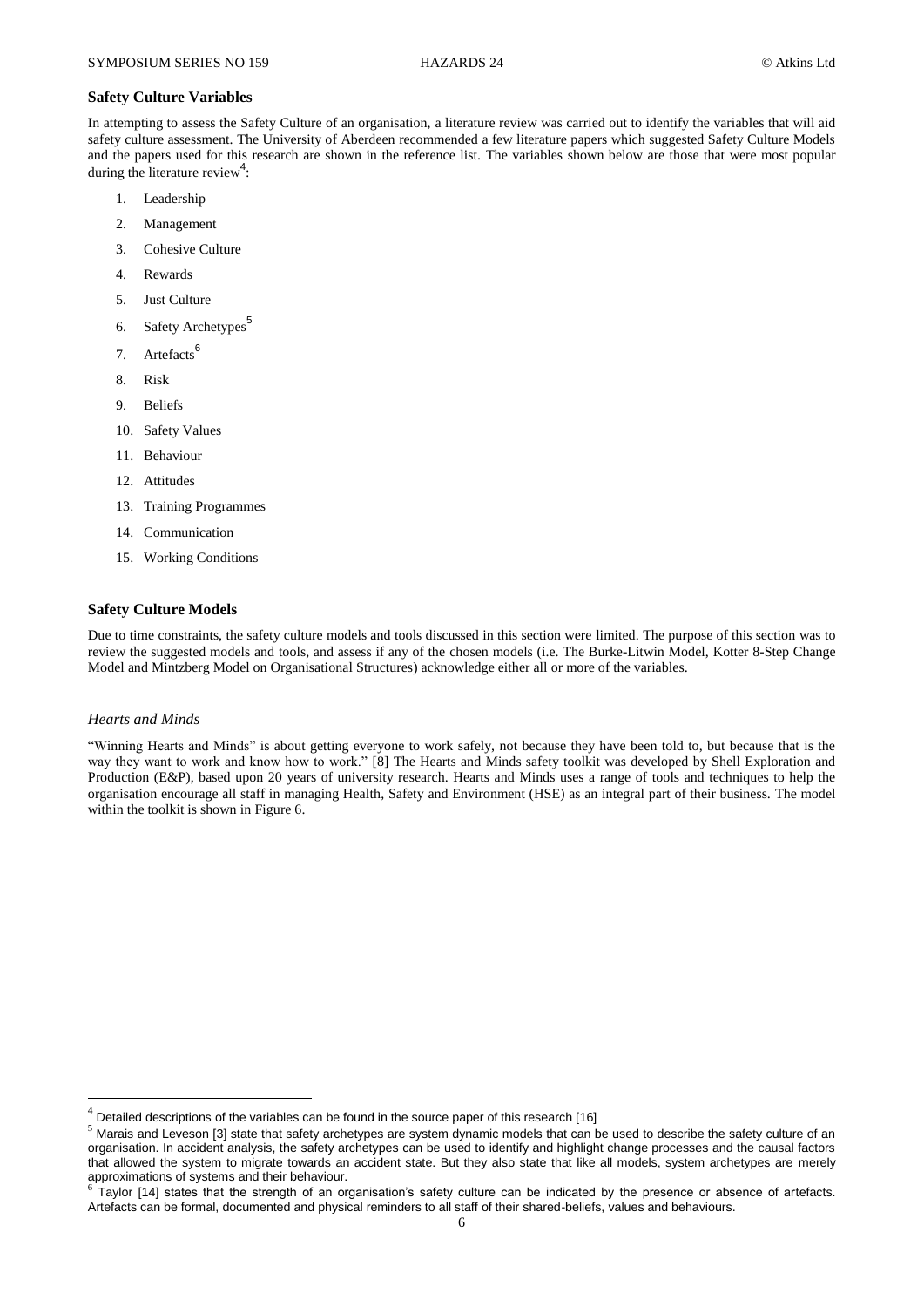

Figure 6: The HSE Culture Ladder [\[8\]](#page-10-7)

The purpose of this study is not to test this toolkit, but to focus on the tools/variables that this model suggests is important to assess safety culture. The tools available in the Hearts and Minds kit are [\[8\]](#page-10-7) [\[9\]](#page-10-10):-

- <span id="page-6-0"></span>*1. HSE Understanding Your Culture*: This tool can be used to understand the culture of the organisation. It can identify strengths and weaknesses and identify ways to improve.
- *2. SAFE: Safe Appraisals for Everyone:* This is an upward appraisal process that compares how an individual sees themselves and how other people see them. It is evaluated against four aspects of HSE which is "walking the talk, informedness, trust and priorities."
- *3. Making Change Last:* This tool is for managing change and supporting any improvement process or organisation change programmes.
- *4. Risk Assessment Matrix:* The Risk Assessment Matrix (RAM) is a tool to rank, assess these risks and discuss what changes need to be made so that the risk is as low as reasonably practicable (ALARP).
- *5. Achieving Situation Awareness:* This tool is to help people recognise the importance of realising the dangers in their environment. Accidents rarely occur because of a single catastrophic failure, except when that failure is at the end of a chain of non-catastrophic failures and organisational oversights.
- *6. Managing Rule Breaking:* This tool will promote understanding of why people intentionally break rules and how to manage and change this.
- *7. Improving Supervision:* This tool is to help types of people; individuals that are new to the role as a supervisor and individuals who have been supervisors but need to refresh their skills.
- *8. Working Safely:* This tool provides a structure for understanding causes of unsafe behaviour and addressing them. It contains how and why people fail to act properly around hazards. It also provides guidelines for managers on how to set clear expectations and improve safety reporting systems.
- *9. Driving For Excellence:* This tool is to help improve the behaviour of drivers and the people who manage them.

#### *PhD Thesis – 'Bus Driver Well-being Review: 50 Years of Research'*

This thesis attempted to consolidate the key research on the occupational health of urban bus drivers since the 1950s. The authors [\[4\]](#page-10-11) state that "bus drivers are liable to suffer ill health as a result of the job". The ill health of bus drivers consequently result in poor performance in their work place due to "employee absence, labour turnover and accidents". Different stressors such as "poor cabin ergonomics, rotating shift patterns and inflexible running times" are just a few causal factors of the ill health. The authors mention that "bus drivers must successfully balance the competing demands of safety, customer-focused service and company operating regulations. The physical and psychological health of the bus driver is a critical factor in driving performance. Any impairment can have undesirable consequences for passengers and bus operating companies alike". The thesis states that "by improving this 'human side' of the role, it is expected that the efficiency of this transport will be enhanced for bus drivers, operators and passengers alike". The 'variables' that the thesis [\[4\]](#page-10-11) recognises as important to improve the occupational health of these urban bus drivers are shown in [Figure 7.](#page-7-0)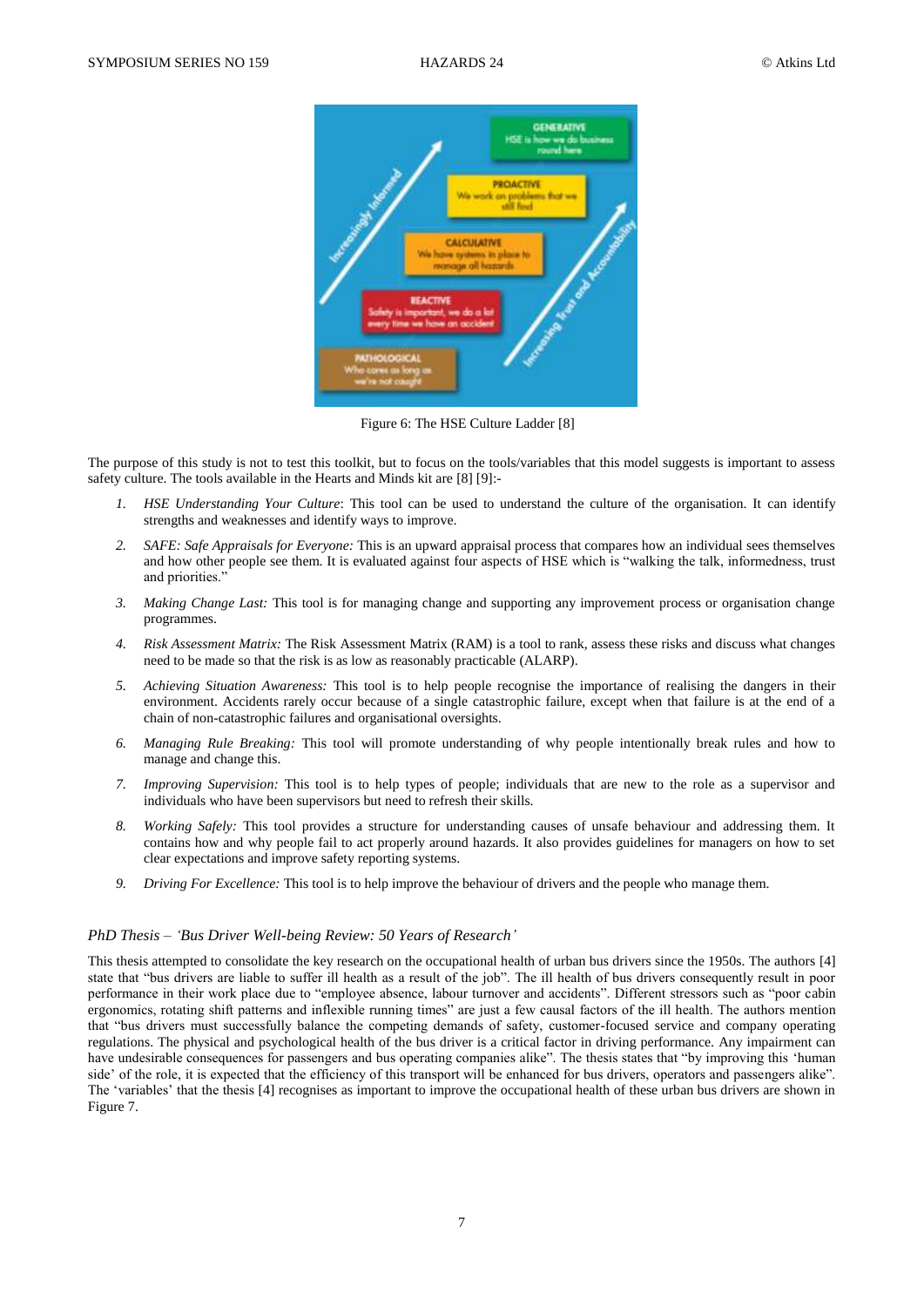

<span id="page-7-0"></span>Figure 7: Key Job Stressors, Mediating/Moderating Variables and Outcomes of Occupational Stress for Bus Drivers. [\[4\]](#page-10-11)

### *PhD Thesis – 'Safety in Shipping: The Human Element'*

"Shipping is perhaps the most international of all the world's great industries and one of the most dangerous" [\[15\]](#page-10-12). The paper reviewed the "causal factors within accidents in shipping" [\[15\]](#page-10-12) and the key safety variables that were tested in the thesis are:

- 1. Demographics: e.g. gender, age, disabilities
- 2. Personal Values: e.g. respect for the job, importance of job security
- 3. Personal Characteristics: e.g. determined, alert, hostile
- 4. Communication
- 5. Involvement: e.g. including employees in safety meetings
- 6. Management Commitment
- 7. Safety Satisfaction: investigating and follow-up measures after injuries and accidents have taken place
- 8. Competence and Training
- 9. Safety Rules: e.g. written safety rules
- 10. Reporting
- 11. Safety behaviour
- 12. Performance
- 13. Client interface
- 14. "Company" corporate interface such as leadership.

### *PhD Thesis – 'Influence of Leadership and Safety Climate on Employee Safety Compliance and Citizenship Behaviours'*

This thesis aimed to provide an "understanding of some of the human and organisational factors that influence safety behaviour of employees in the UK oil and gas industry. Leadership (transformational and transactional) and safety climate were the two key areas investigated" [\[6\]](#page-10-13). The variables discussed in this thesis are listed below:

- 1. Demographics
- 2. Transformational leadership what the leader does to encourage employees to be safety conscious e.g. complying with safety rules and regulations, carrying out the job safely, taking time for safety if unsafe situations arises
- 3. Transactional leadership how the leader is proactive, provides rewards for safety efforts
- 4. Safety Climate
- 5. Trust in leader
- 6. Leader fairness
- 7. Communication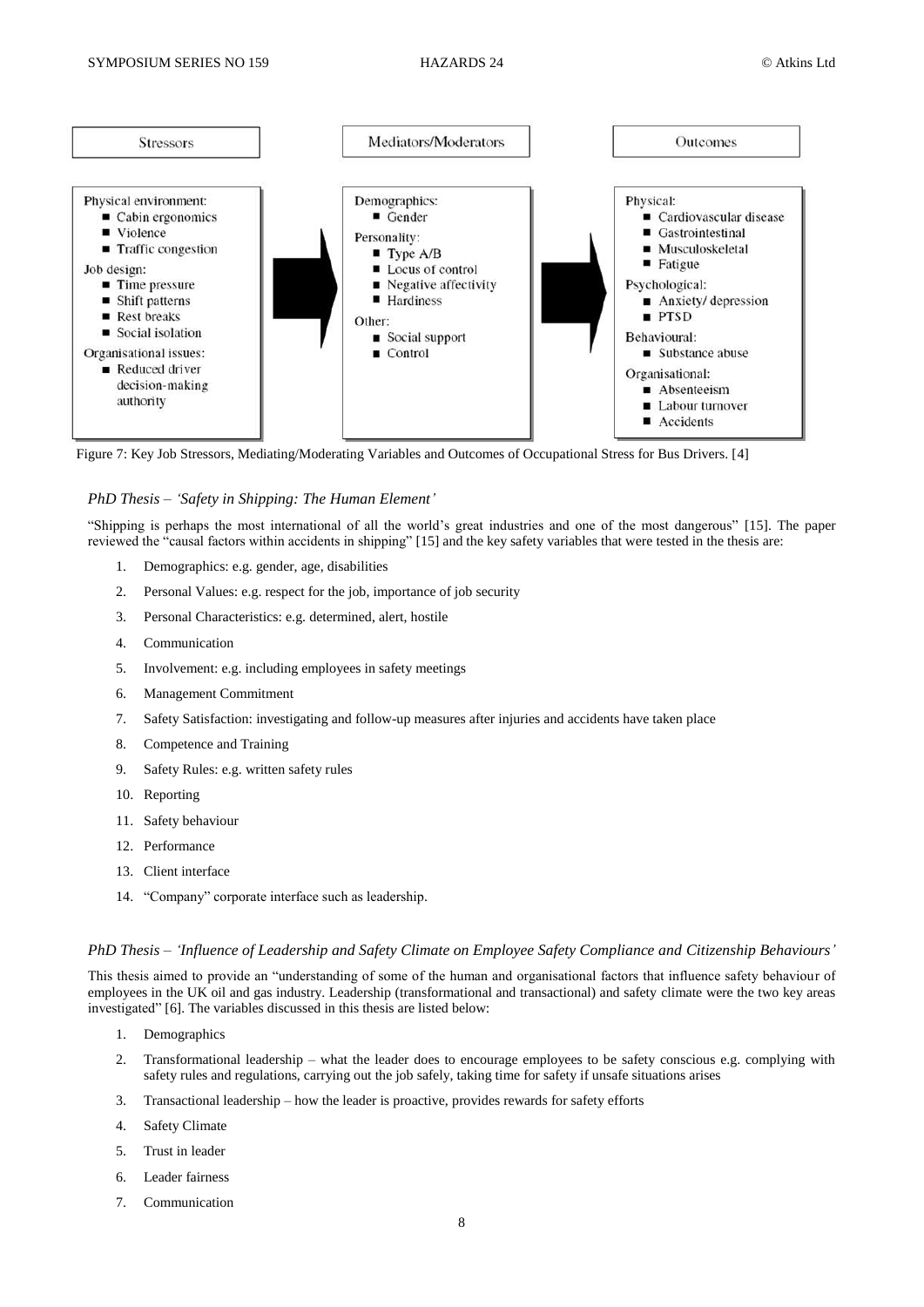- 8. Management commitment
- 9. Safety compliance obedience to safety
- **10.** Safety citizenship behaviour safety related helping, voice, stewardship. Whistle-blowing, safety oriented civic virtue, workplace change.

## **Conclusion**

The Safety Culture variables consolidated from the research are shown in [Table 2.](#page-8-0) 

**Literature Review**: Leadership, Management, Cohesive Culture, Rewards, Just Culture, Safety Archetypes, Artefacts, Risk, Beliefs, Safety Values, Behaviour, Attitudes, Training Programmes, Communication, Working Conditions. **Hearts and Minds:** HSE Understanding your Culture, SAFE: safe appraisals for everyone, Making Change Last, Risk Assessment Matrix, Achieving Situation Awareness, Managing Rule Breaking, Improving Supervision, Working Safely, Driving for Excellence.

**Bus Driver PhD Thesis:** Physical Environment, Job Design, Organisation Issues, Demographics, Personality, Social Support, Control, Physical Outcomes, Psychological Outcomes, Behavioural Outcomes, Organisational Outcomes.

**Safety in Shipping PhD Thesis:** Demographics, Personal Values, Personal Characteristics, Communication, Involvement, Management Commitment, Safety Satisfaction, Competence and Training, Safety Rules, Reporting, Safety Behaviour, Performance, Client Interface, 'Company' Corporate Culture.

**Influence of Leadership and Safety Climate PhD Thesis:** Demographics, Transformational and transactional Leadership, Safety Climate, Trust in Leader, Leader Fairness, Management Commitment, Safety Compliance Behaviour, Safety Citizenship Behaviour, Communication.

<span id="page-8-0"></span>Table 2: A Summary of Variables Discussed in the Section that Could Aid Safety Culture Assessment

As shown in [Table 2,](#page-8-0) none of the models reviewed in this section matched the variables shown by the literature review. The Hearts and Minds model was not chosen for comparison in section 4 because variables such as working conditions, leader fairness, rewards were not tested in the tool.

The model in the bus driver PhD thesis was not chosen for comparison in section 4 because the thesis only included variables that related to stress experienced by bus drivers. In relation to the literature review, the thesis acknowledges variables such as personality, social support, control, job design but the model does not consider variables such as situation awareness, rewards, just culture, risk.

The PhD thesis on influence of leadership and safety climate on employee safety compliance and citizenship behaviours was primarily focused on leadership, leader fairness, safety behaviour which are important variables, but variables such as risk, rewards, working conditions, health implications, decision making etc was not considered for a safety culture assessment. Therefore, this PhD thesis was not chosen for comparison in section 4.

The safety in shipping PhD thesis was used in section 4 because compared to the other three models, the variables considered in this thesis closely matched the variables considered in the literature review. Unlike the other models, this thesis considered more variables that were not concluded from the literature review and was therefore valuable for section 4.

The literature review was chosen as a 'back up', in case none of the PhD thesis variables were useful in combination.

## **Comparison Between the Findings of the Organisational Model and the Safety Culture Model**

The concept of combining organisational models and safety culture models is nothing new. Flin and Cox [\[1\]](#page-10-14) state that "most of the conceptualizations, definitions, and 'measures' developed for safety culture have been derived from the more general notion of organisational culture as used throughout the social and management sciences, and given prominence by organisational theorists". A range of meanings has been attached to safety culture which relate to the concept of organisational culture, three of which were reviewed by the Institution of Occupational Safety and Health (1994). "The first meaning includes those aspects of culture that affect safety (Waring, 1992). The second refers to shared attitudes, values, beliefs and practices concerning safety and the necessity for effective controls. The third relates to the product of individual and group values, attitudes, competencies and patterns of behaviour that determine the commitment to, and the style and proficiency of, an organisation's safety programs (Health and Safety Commission, 1993)" [\[12\]](#page-10-15).

A tool combining the two models should enable easier analysis of the organisation safety culture, predicting the effect of enforcing a particular change and detecting a weakness in the organisation structure. In addition, this 'combined tool' would aid risk management techniques such as Cost Benefit Analysis and in general, the overall process of measuring the health and safety performance of the organisation.

#### **The Comparison**

The combined findings from section 2 and 3 are shown in [Table 3.](#page-9-0) The table lists all the variables and a tick box presentation style was used to exhibit the common features between the organisational model findings, safety culture literature review and safety shipping PhD thesis.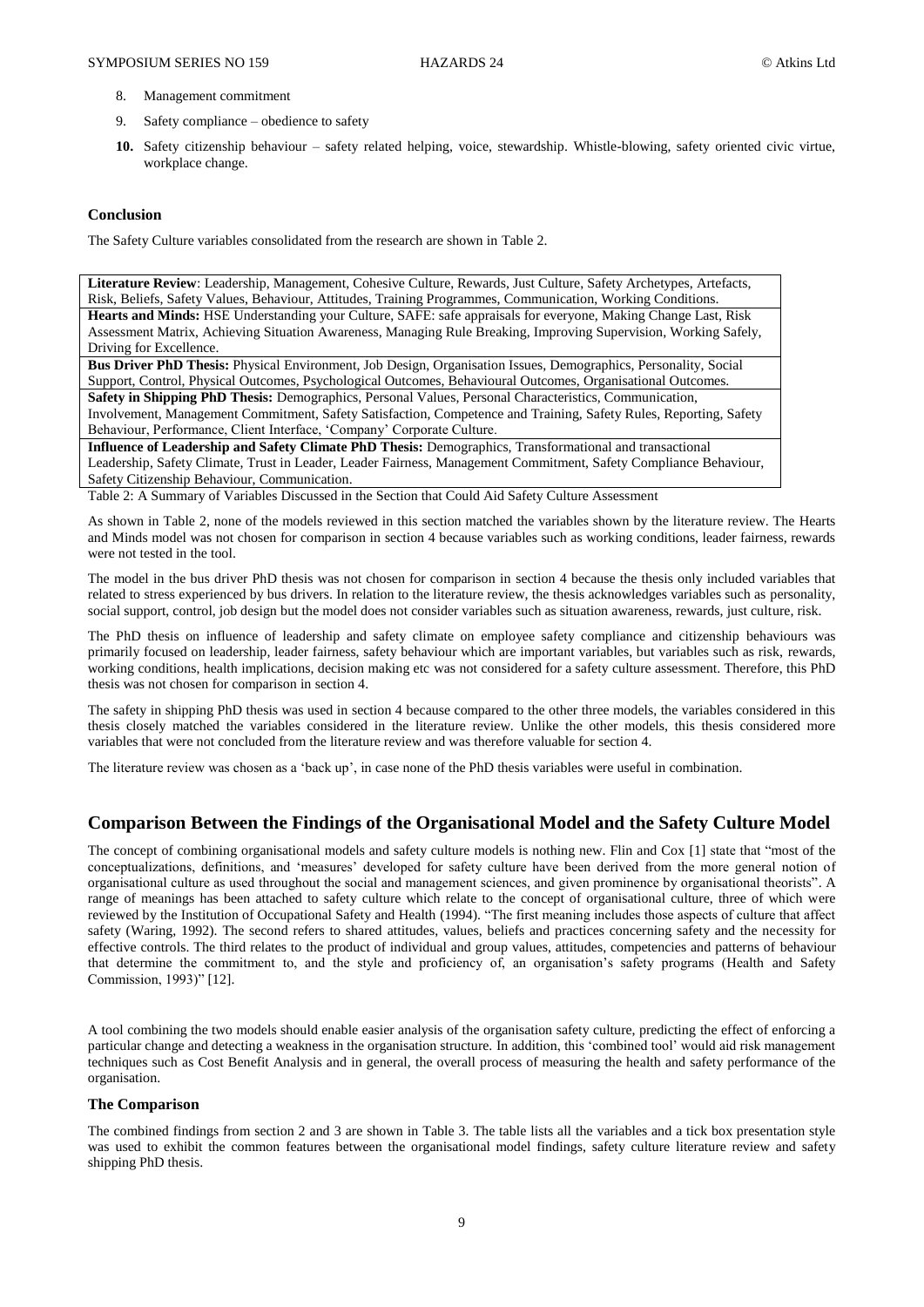| <b>Variables</b>                             | <b>Organisational Model</b> | <b>Safety Culture</b>    | <b>Safety in Shipping</b> |
|----------------------------------------------|-----------------------------|--------------------------|---------------------------|
|                                              | findings                    | <b>Literature review</b> | <b>PhD</b> thesis         |
| Individual needs and values                  | ✓                           |                          | ✓                         |
| Individual and Organisational Performance    | ✓                           |                          |                           |
| Motivation                                   | ✓                           |                          |                           |
| Task and Individual Skills                   | ✓                           |                          |                           |
| Organisational Culture e.g. Just Culture and | ✓                           | ✓                        | ✓                         |
| Cohesive Culture                             |                             |                          |                           |
| Structure                                    | ✓                           |                          |                           |
| <b>External Environment</b>                  | ✓                           |                          | ✓                         |
| Main Influential character                   | ✓                           |                          |                           |
| Management                                   | ✓                           | ✓                        | ✓                         |
| <b>Work Climate</b>                          | ✓                           |                          |                           |
| <b>Effective Change</b>                      | ✓                           |                          |                           |
| Pressure                                     | ✓                           |                          |                           |
| Leadership                                   |                             | ✓                        | ✓                         |
| Rewards                                      |                             | ✓                        |                           |
| <b>Safety Archetypes</b>                     |                             | ✓                        |                           |
| Artefacts                                    | ✓                           | ✓                        | ✓                         |
| Risk                                         |                             | ✓                        |                           |
| <b>Beliefs</b>                               |                             | ✓                        |                           |
| <b>Safety Values</b>                         | ✓                           | $\checkmark$             |                           |
| Behaviour                                    |                             | ✓                        | ✓                         |
| <b>Attitudes</b>                             |                             | ✓                        |                           |
| <b>Training Programme</b>                    |                             | ✓                        | ✓                         |
| Communication                                |                             | ✓                        | ✓                         |
| Working conditions                           |                             | ✓                        |                           |
| <b>Situation Awareness</b>                   |                             |                          |                           |
| <b>Decision Making</b>                       |                             |                          |                           |
| Health & Well-being                          |                             |                          |                           |
| Demographics                                 |                             |                          | ✓                         |
| <b>Personal Characteristics</b>              |                             |                          |                           |

<span id="page-9-0"></span>Table 3: A Tick Box Showing Common Variables Between The Organisational And Safety Culture Models

For the sake of simpler presentation, a few variables have been grouped under one name since they had similar meaning but just different titles.

[Table 3](#page-9-0) shows that the common variables between the organisational model findings, safety culture literature review and safety shipping PhD thesis are organisational culture, management and artefacts. Since not all the variables were matched, the tool used in the safety in shipping PhD thesis was dismissed for this research. On the other hand, comparing the organisational model findings and safety culture literature review showed similar variables such as organisational culture, management, artefacts and safety values.

The results conclude that the tool used within the safety in shipping PhD thesis and the organisational model findings are best not combined. But the result from combining the safety culture literature review variables and the organisational model variables has potential to develop into a tool. Another positive feature is that these combined findings are not just relating to one industry but a wide range of industries.

## **Conclusion**

The objective of this study was to determine whether Safety Culture Models consider organisation features and a model that combined both organisation and safety culture model variables was not found. Here lies an opportunity for further research that would enable complete analysis of the organisation safety culture, predicting the effect of enforcing a particular change and detecting any weaknesses in the organisation structure. This 'combined model' would aid risk management techniques such as Cost Benefit Analysis and in general, the overall process of measuring the health and safety performance of the organisation.

None of the reviewed literature or safety culture models addressed 'effective change' and 'detecting a weakness' as a variable that would aid safety culture assessment. The variable 'effective change' is important to the safety culture of an organisation because it promotes learning from past changes and encourages continuous improvement. 'Detecting a weakness' within an organisation is important for safety culture assessment because if a weakness cannot be detected then how will the organisation be able to prevent it causing a hazardous event.

My opinion is that variables such as pressure, work climate, motivation are not only important to organisational culture; these variables contribute to the safety culture of an organisation too. As none of the tools reviewed within the safety culture models included all the variables that were understood from a safety culture/organisation point of view, this indicates that a new model should be developed that addresses this wider scope.